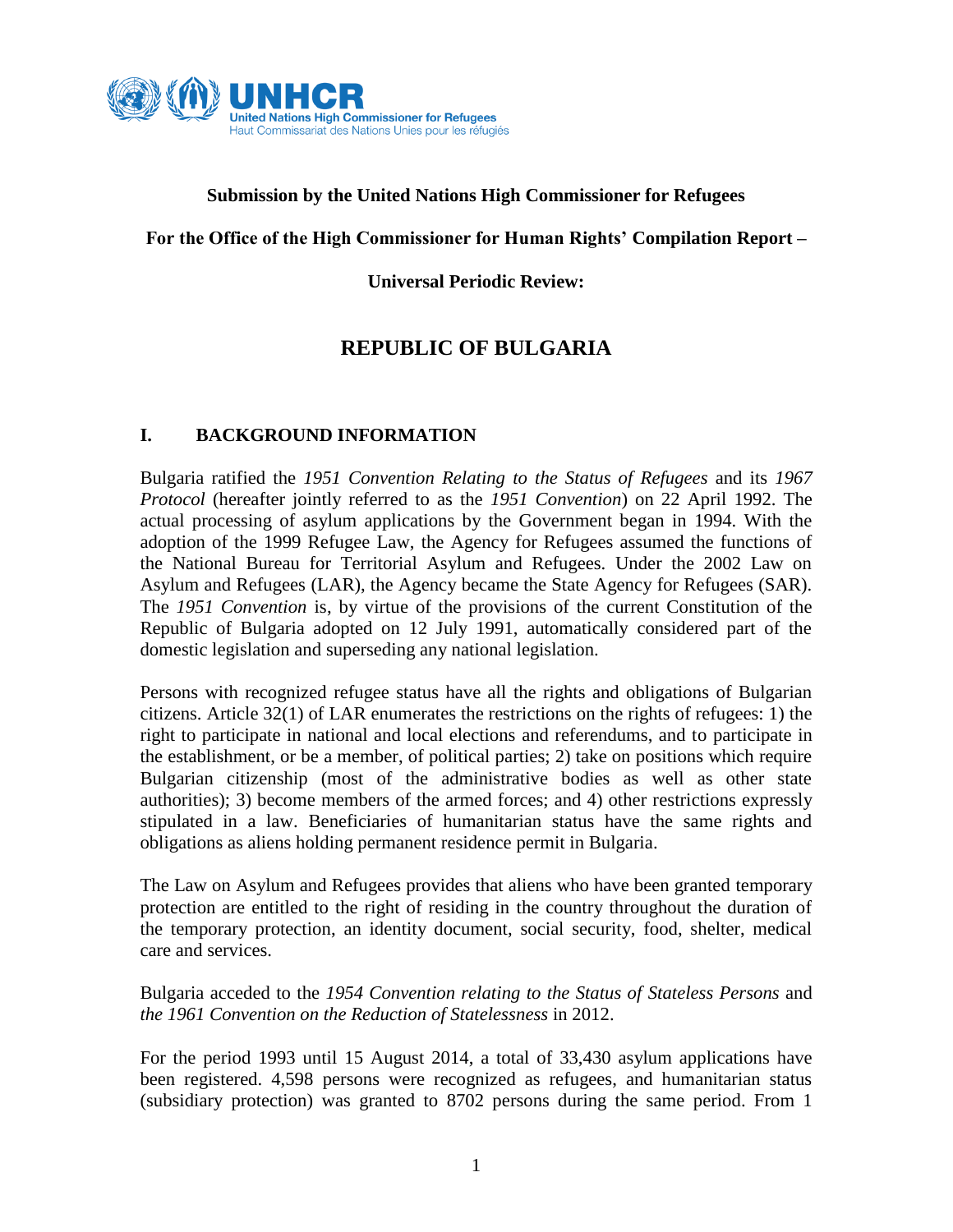January 2014 to 15 August 2014, 5090 asylum claims were registered, of which 2876 persons received refugee status and 1635 persons received humanitarian status.

The number of stateless persons registered as asylum-seekers were 137 in 2012, 561 in 2013 and 173 (as of 15 August) in 2014. Palestinian asylum-seekers are generally registered as stateless persons by the authorities. Refugee status was granted to 6 in 2012, 2 in 2013 and 208 (as of 15 August) in 2014. Humanitarian Status was granted to 13 in 2012, 324 in 2013 and 148 (as of 15 August) in 2014. According to the Ministry of the Interior, in 2009, there were approximately 2,200 stateless persons in Bulgaria, of which 200 were granted permanent residence, and in 2009, 51 stateless persons received Bulgarian citizenship. The Ministry of Interior has reported the number to be 66 as of July 2014.

According to information from the Ministry of Justice, in 2010, a total of 27 stateless persons were given Bulgarian citizenship, in 2011 – 45 persons, in 2012 – 75, in 2013 – 19, in 2014 – 15 as of 30 June.

In 2013, legislative amendments to the Law on Foreigners led to the prohibition of detention of unaccompanied children.

In November 2013, the Government of Bulgaria presented amendments to the Law on Asylum and Refugees (LAR) aimed at transposing relevant EU legislation on qualification for international protection and reception of asylum seekers UNHCR welcomed the particular attention paid to asylum seekers with specific needs in the proposed draft law. UNHCR expressed its concern that the transposition of the recast RCD is conducted only partially. In that regard UNHCR is concerned that the Government is mainly transposing the provisions related to the introduction on restrictions of movement and detention grounds of persons in need of international protection. However, it also provided for the detention of asylum seekers without the necessary guarantees that it would be an exceptional measure of last resort, applied after alternatives have been exhausted and for the shortest possible period and subject to judicial review. The second (final) reading of the draft amendment is still pending. In the meantime the Parliament was dissolved in August and preliminary election scheduled for 5 October. It is only after October when the process of amending the law could be expected to start.

## **II. ACHIEVEMENTS AND BEST PRACTICES**

 $\overline{a}$ 

Bulgaria has developed a favourable time frame for recognized refugees to apply for naturalization. Article 13(a) of the Law on Bulgarian Citizenship (in force since 1999 and the last amendments came into force in December 2013) stipulates that a person granted refugee status or asylum can apply for naturalization after three years from the date of acquiring refugee status or asylum in Bulgaria, while the general requirement for foreigners and humanitarian status holders is five years.<sup>1</sup>

 $1$  In 2009, a total of 12 refugees and humanitarian status holders obtained Bulgarian citizenship. For the period of 1 January, 2010 – 30 June, 2014, a total of 136 refugees and humanitarian status holders were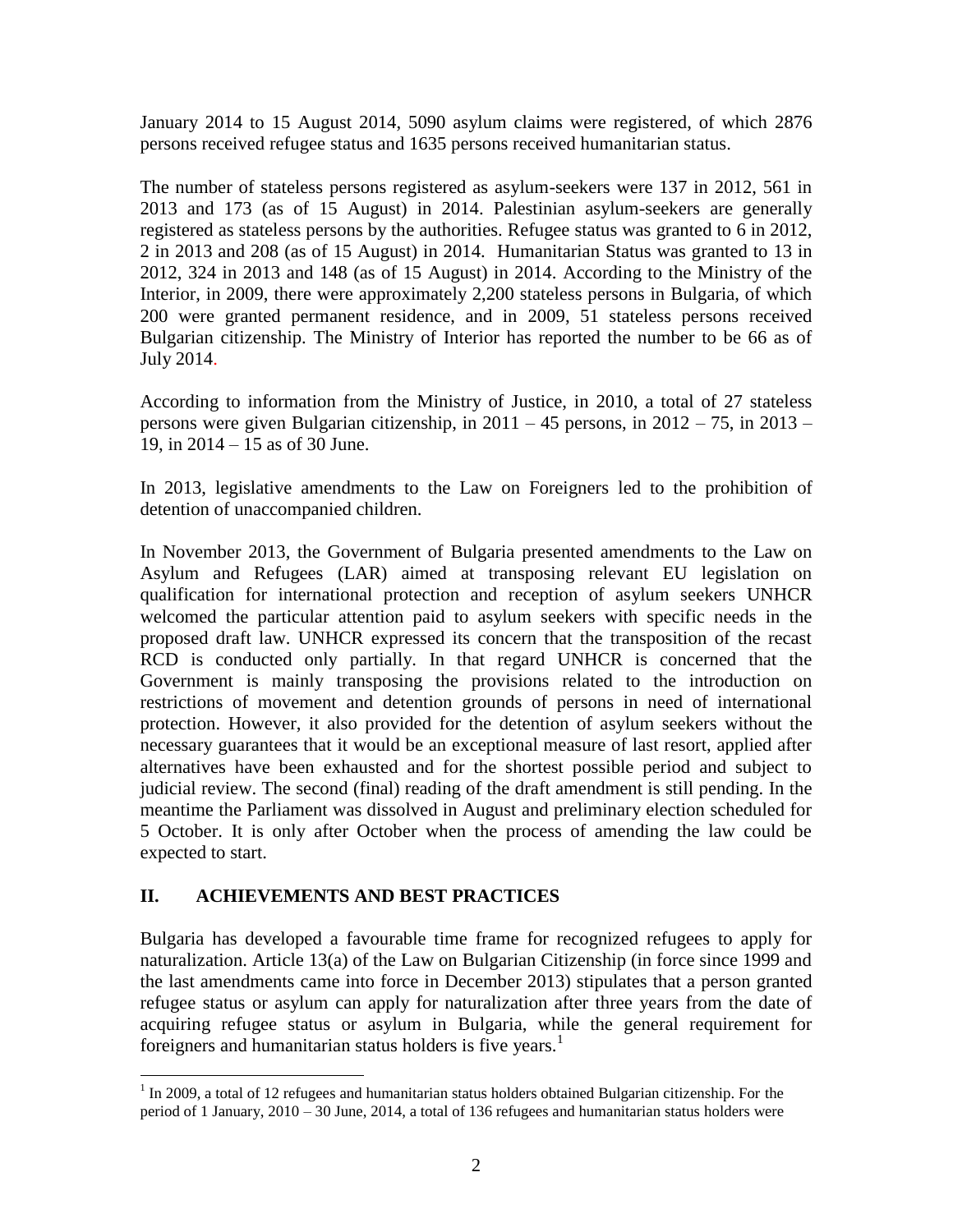In April 2010, the *Tripartite Memorandum of Understanding* was signed among the Border Police (under the, Ministry of Interior), UNHCR and the Bulgarian Helsinki Committee (BHC), on modalities of mutual co-operation and co-ordination to support the access of persons seeking protection to the territory of and the procedure for granting protection in the Republic of Bulgaria.

Following the European Asylum Support Office's extensive training of, and other support to, SAR staff, the registration process has been streamlined and takes place within 48 hours of the arrival of an asylum-seeker at the reception centres of Sofia, Banya and Harmanli and in the Transit Centre Pastrogor. According to SAR, there is no longer a backlog for the registration of applications for international protection for persons accommodated within SAR facilities, nor is there a backlog for those who have opted to live at external addresses. All those who have applied for international protection have been issued registration cards. In cases of individuals requesting asylum at the border, during the 3-5 day waiting period for full registration, the Bulgarian authorities have given assurances that they are protected against *refoulement* pending complete registration and issuance of a registration card.

## **III. CHALLENGES, CONSTRAINTS, AND RECOMMENDATIONS**

### **Issue 1: Access to Territory**

 $\overline{a}$ 

Until around the last quarter of 2013, access to the territory of Bulgaria has been generally granted and there have been no officially reported cases of *refoulement* from the border. Asylum-seekers mainly entered irregularly to Bulgaria through the "Green Zones" of Bulgaria's border with Turkey (primarily in the Elhovo region). Arriving generally in mixed migratory flows, individuals or groups intercepted by the border police are detained by the border police for 24 hours at a Border Police detention center. Challenges of timely transfer of asylum-seekers to SAR multiplied in mid-2013 with the increase of arrivals, and lack of reception and processing capacity of SAR. In October 2013 alone there were 3,626 new arrivals. In early November 2013, 1,500 police were deployed to reinforce controls along the Bulgarian-Turkish border in the Elhovo region. The number of new arrivals then decreased dramatically. Furthermore, the Government started construction of a 33-km fence along the border. These measures could result in violation of Bulgaria's international obligations towards refugees and the principle of *non-refoulement*. UNHCR is seriously concerned about reports that individuals who may be in need of international protection have been prevented from reaching or entering Bulgarian territory.

The inadequacy of the safeguards for the respect of the *non-refoulement* principle has been evident through the measures to control irregular entry to Bulgaria which may have prevented people in need of international protection from entering and requesting asylum in Bulgaria. There were reports that individuals who may be in need of international

given Bulgarian citizenship (24 persons in 2010, 34 in 2011, 54 in 2012, 21 in 2013 and 3 in 2014 as of the end of June).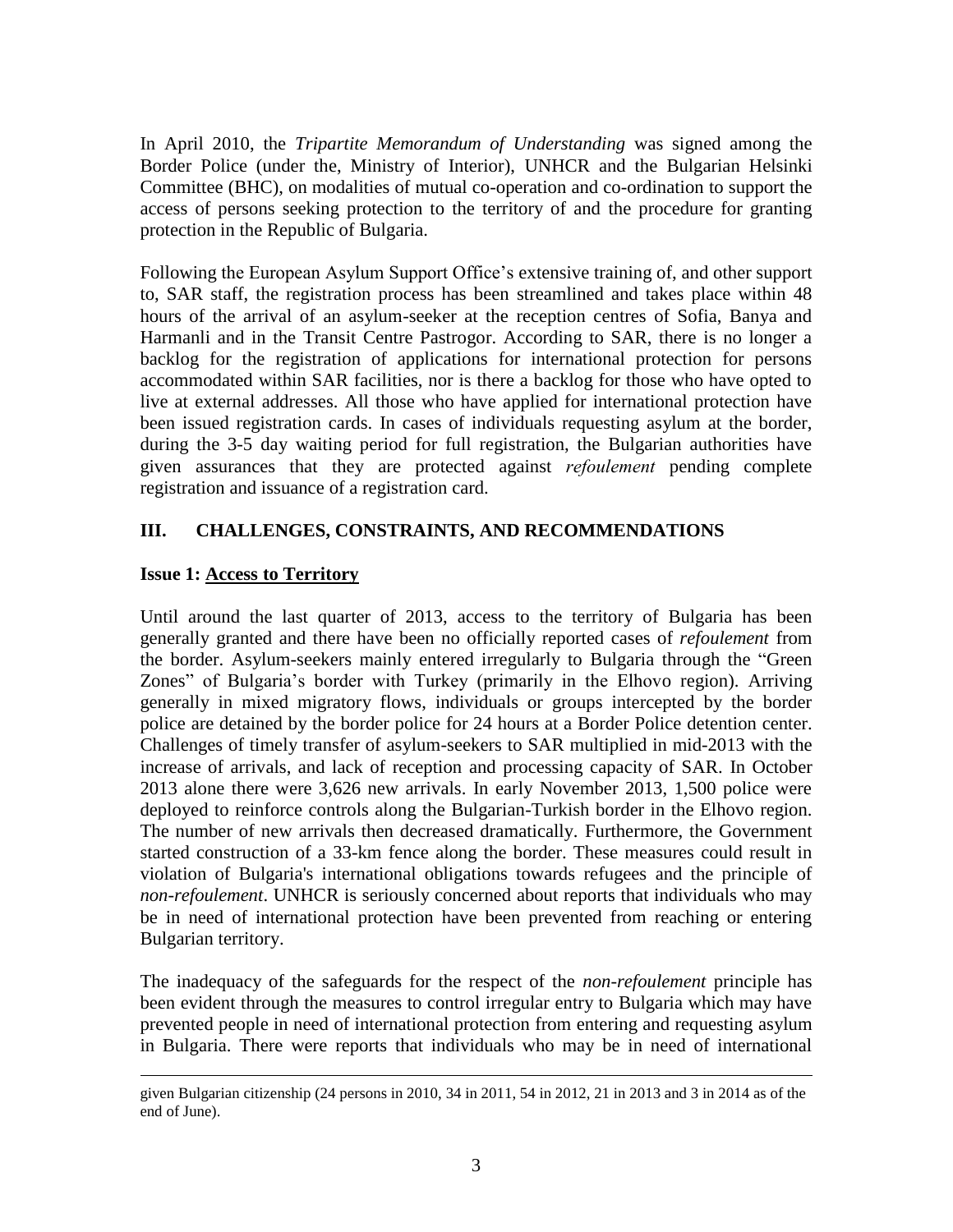protection have been prevented from reaching or entering Bulgarian territory or have been forcibly returned from Bulgarian territory without being able to apply for international protection.<sup>2</sup>

#### **Recommendations:**

UNHCR recommends that Bulgaria:

- Ensure full respect of the principle of *non-refoulement* and facilitate access of persons in need of international protection to fair and efficient asylum procedures; and
- Ensure that border authorities have the relevant information and receive the necessary training (in accordance with EU Directive 2013/32/EU).<sup>3</sup>

#### **Issue 2: Reception of Children and Other Persons with Specific Needs**

In case there is a reasonable doubt about the age of an applicant who is unaccompanied minor, SAR orders an age assessment (LAR, Article 61(3)). The registration – reception centres provide care for unaccompanied minors by accommodating them with relatives or friends, in foster care, or in institutions.<sup>4</sup> Unaccompanied children are currently not appointed a guardian but are represented during the RSD procedure by a social worker from the Department of Child Protection, whose role is limited to the procedure and often purely formal. The social worker is not legally authorized to represent the child in matters of daily life including school enrolment, medical and legal assistance, and issuing of documents.

 $\overline{a}$  $<sup>2</sup>$  The accounts received by UNHCR of pushbacks on the Bulgaria-Turkey border include Syrians as well as</sup> Palestinians from Syria. In some cases such measures have resulted in family separation. Syrian refugees mostly traveling in groups, including families and children have reported being pushed back by Bulgarian Border Police and, in some cases, having their intention to seek asylum ignored. Reports from Human rights organizations also include disturbing accounts of forced returns of asylum seekers on the Turkey-Bulgaria border, and many asylum seekers have reported being mistreated, beaten and abused while attempting to enter Bulgaria. In November 2013, after a drastic increase of arrivals of mostly Syrians that had begun in June 2013, Bulgarian authorities put in place measures to restrict access to their territory along the border with Turkey. Of the 11,606 persons arrested for irregularly crossing the Bulgarian-Turkish Border in 2013, it is estimated that over 6,600 were Syrian nationals. A total of 1,500 police officers were deployed to reinforce controls in the Elhovo region along the Bulgarian-Turkish border. Approximately 160 of these police officers have been removed as the number of new arrivals has decreased. In addition, preparations have commenced for the erection of a fence along the border. According to information provided to UNHCR, 1,514 irregular arrivals (65% of them Syrians) were recorded on the Turkey-Bulgaria border from January to June 2014, compared to the 3,600 who arrived in October 2013 alone. *See* UN High Commissioner for Refugees (UNHCR), *Syrian Refugees in Europe: What Europe Can Do to Ensure Protection and Solidarity*, 11 July 2014, available at: [http://www.refworld.org/docid/53b69f574.html.](http://www.refworld.org/docid/53b69f574.html) <sup>3</sup> Directive 2013/32/EU of the European Parliament and of the Council of 26 June 2013 on common

procedures for granting and withdrawing international protection (recast).

<sup>4</sup> Most unaccompanied children are currently accommodated at the RRC-Banya where the conditions do not meet the appropriate standards concerning care and supervision, access to education, leisure and recreational facilities. A significant number of unaccompanied children leave the centre only a few days after being accommodated there, which poses significant risks to their safety and raises concerns about them being exposed to a risk of trafficking or becoming, inter alia, victims of trafficking.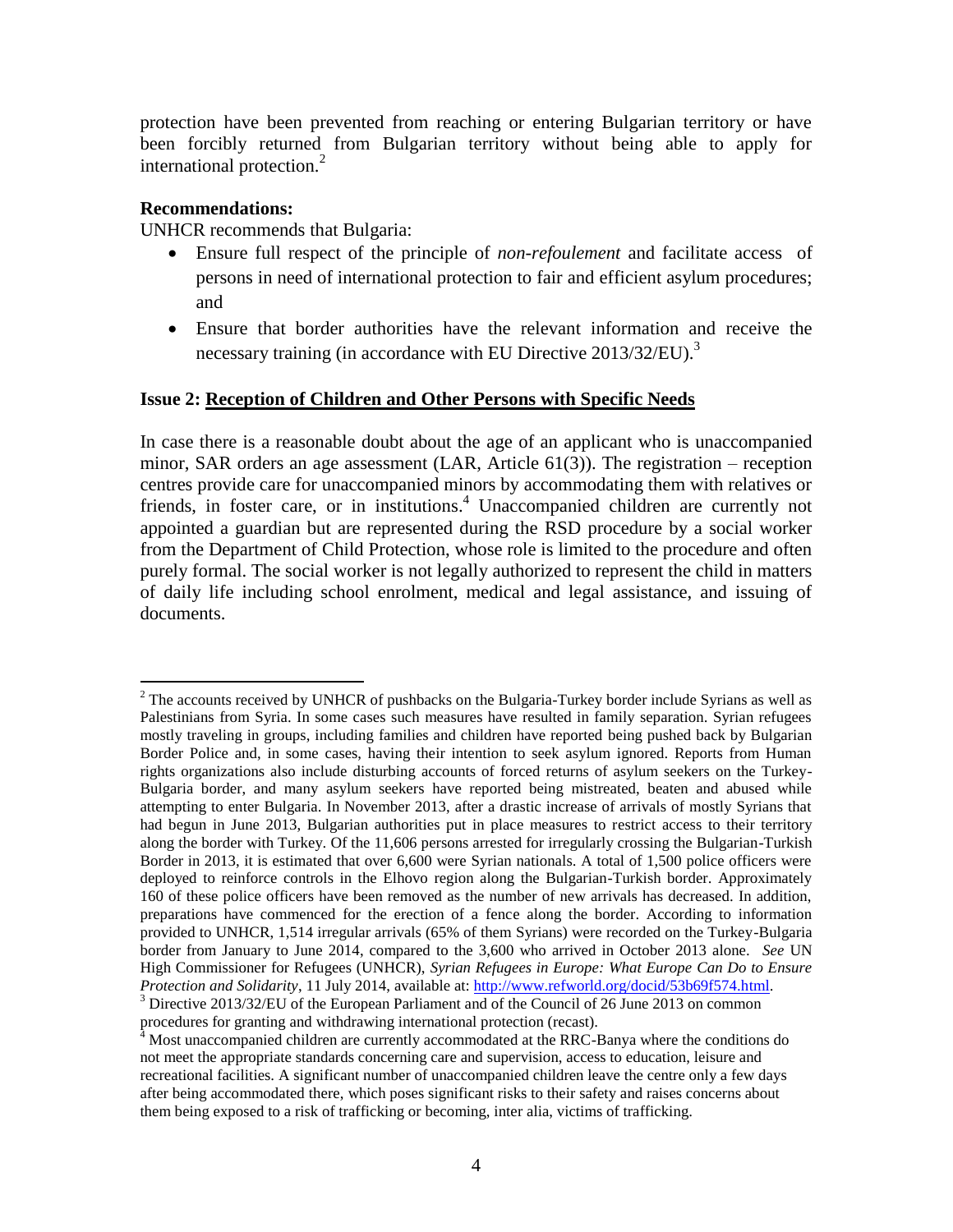According to the law, asylum-seeking and refugee children have access to education under the same conditions as Bulgarian citizens. However, access is limited in practice due to the requirement to take an exam in Bulgarian that determines which grade the child will be enrolled in.

Regarding persons with specific needs, concerns remain about the lack of systematic identification of such persons, as well as a system to respond to such needs once identified. SAR introduced a questionnaire for use by their staff for the early identification of asylum-seekers with specific needs; however, this questionnaire is not systematically used, and only serves to identify victims of trauma.

Where specific needs are identified by SAR, their staff does not have the capacity to respond to them. The Border Police have stated that the biggest challenge to properly identifying asylum-seekers with specific needs is the lack of interpreters. While towards the end of 2013, the situation in relation to interpreters improved to a certain extent, their number and training is still insufficient to ensure proper identification of vulnerable asylum seekers.

Despite the existence of a National Mechanism for Referral and Support of Trafficked Persons, possible asylum-seeking and refugee victims of trafficking are not identified and referred to appropriate and safe accommodation and rehabilitation services. As noted by the Committee on the Elimination of Discrimination against Women, Bulgaria needs to "provide adequate assistance and protection to all women victims of trafficking, increase the number of shelters for victims, expedite efforts to establish compensation mechanisms for victims and strengthen programmes for victims' reintegration into society."<sup>5</sup>

#### **Recommendations:**

UNHCR recommends that Bulgaria:

- Provide Border Police with further training on identification of persons including unaccompanied children who may be in need of international protection, and establish procedures to facilitate such identification and a further referral mechanism;
- Ensure unaccompanied children are provided with, and receive, assistance from an effective representative or guardian in accordance with Article 24 (1) of the recast Reception Conditions Directive, and that they are housed promptly in Banya, which is now designated for this purpose and is expected to provide the necessary conditions and services;
- Urgently respond to the practical absence of access to formal primary education for asylum-seeking children, thus meeting the requirements of the recast Reception Conditions Directive;<sup>6</sup>
- Hire and train additional interpreters to assist in proper identification of vulnerable asylum seekers; and

 $\overline{a}$  $<sup>5</sup>$  Committee on the Elimination of Discrimination Against Women, Concluding Observations</sup> [CEDAW/C/BGR/CO/4-7,](http://www2.ohchr.org/english/bodies/cedaw/docs/co/CEDAW-C-BGR-CO-4-7.pdf) 2012, 28 (b).

<sup>6</sup> *Ibid.*, Article 14.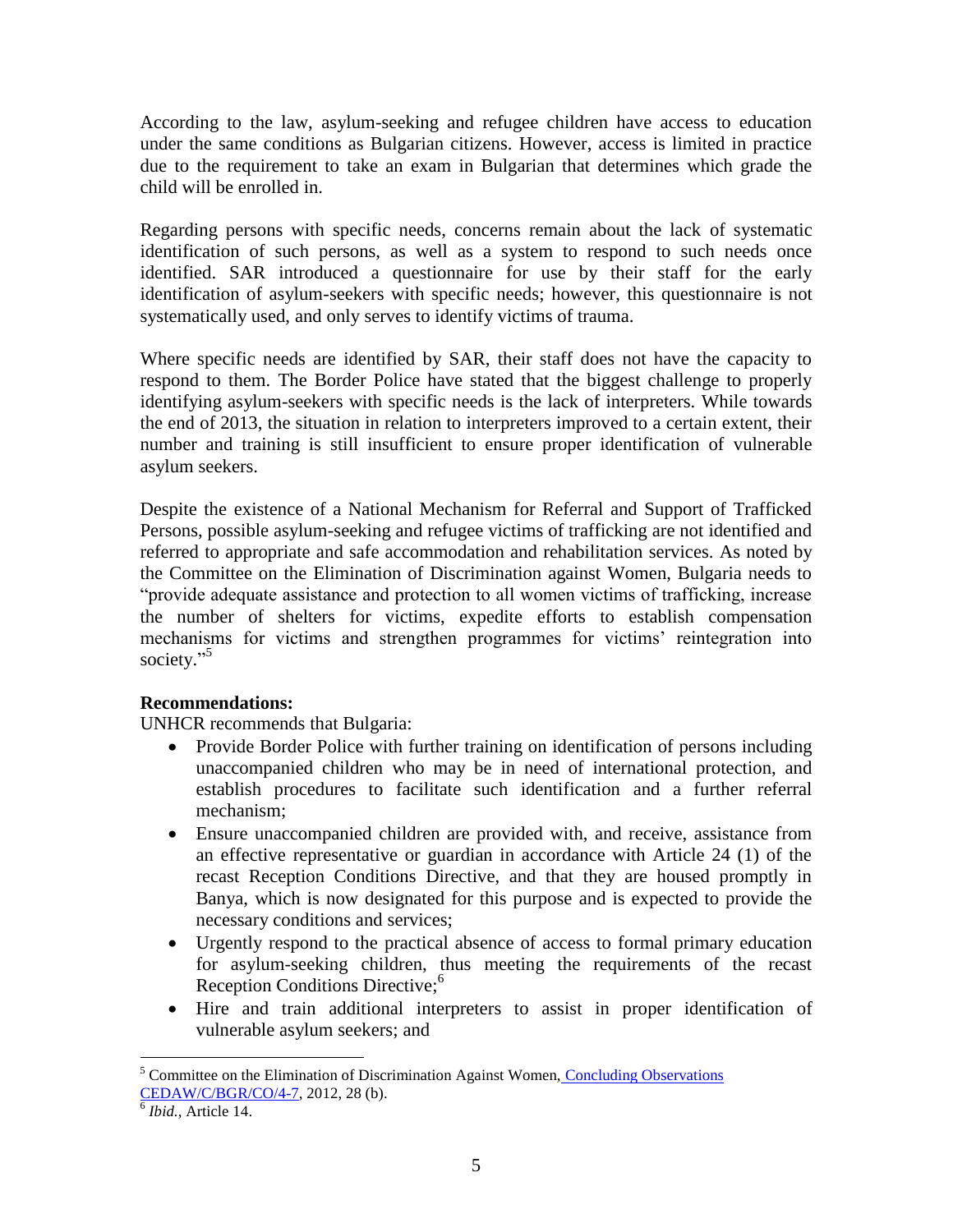Create tailor-made accommodation in the Sofia reception center for additional persons with specific needs, such as those with reduced mobility, given that some suitable infrastructure already exists there (ramps, lifts).

## **Issue 3: Quality of RSD Procedure**

 $\overline{a}$ 

The assessment of credibility in the Refugee Status Determination (RSD) procedure is not conducted in a structured, systematic and comprehensive way, which may result in denying protection to those who are in need of it. UNHCR is particularly concerned that minor inconsistencies in the applicant's story on matters not material to the claim are used to make an adverse credibility finding and reject the claim. In some cases, when an opportunity is granted to the applicant to explain discrepancies, their explanation is dismissed.

The legal analysis, which is often conflated with credibility assessment, often fails to link the asylum-seeker's account of persecution with the relevant Convention ground, potentially denying protection to those who qualify for it. Some decisions only discuss part of the asylum seeker's account stated during the interviews, while failing to address other parts material to the claim or evidence provided by the applicant. Decisions often focus on the actual experience of past persecution, rather than on the fear thereof. Persecution is understood narrowly to encompass mainly arrest and imprisonment by state authorities. The analysis is not forward-looking; insufficient attention is paid to future risk upon return for the individual applicant. The problems identified above are compounded by the case of applicants with specific needs whose vulnerability is not taken into account sufficiently and consistently during the interview and the assessment of the claim. With regard to children, the fact that the applicant is a child is sometimes not taken into consideration, e.g., when assessing credibility, whether certain human rights violations reach the threshold of persecution even though they may not in case of an adult, and what risks the child faces upon return. At the conclusion of its last review of Bulgaria, the Human Rights Committee on Civil and Political Rights urged Bulgaria to *"review the asylum procedure and the decisions on applications for international protection by the State Agency for Refugees (SAR) with a view to ensuring that all asylum-seekers have access to a fair and efficient asylum system."*<sup>7</sup>

Bulgarian law does not explicitly recognize child- and gender-specific forms of persecution despite the requirements of EU legislation. <sup>8</sup> Concerning gender-related

<sup>7</sup> Human Rights Committee on Civil and Political Rights, Concluding Observations (2011) CCPR/C/BGR/CO/3, 102nd Session, 19 August 2011, paragraph 16; available at: http://docstore.ohchr.org/SelfServices/FilesHandler.ashx?enc=6QkG1d%2fPPRiCAqhKb7yhskh%2bqy5Cy N8D%2fZ%2bBzREl4JFx6G6YrFutj3Dyv45LzNlQVZZwyA9JoocJ9anwJn5RsH%2ft%2btwNbosJ%2fA MFtg%2bJ3imZuvRTtN%2fx8GMNQ1CiMKgf

<sup>8</sup> [Directive 2011/95/EU of the European Parliament and of the Council of 13 December 2011 on standards](http://eur-lex.europa.eu/legal-content/EN/TXT/PDF/?uri=CELEX:32011L0095&from=EN)  [for the qualification of third-country nationals or stateless persons as beneficiaries of international](http://eur-lex.europa.eu/legal-content/EN/TXT/PDF/?uri=CELEX:32011L0095&from=EN)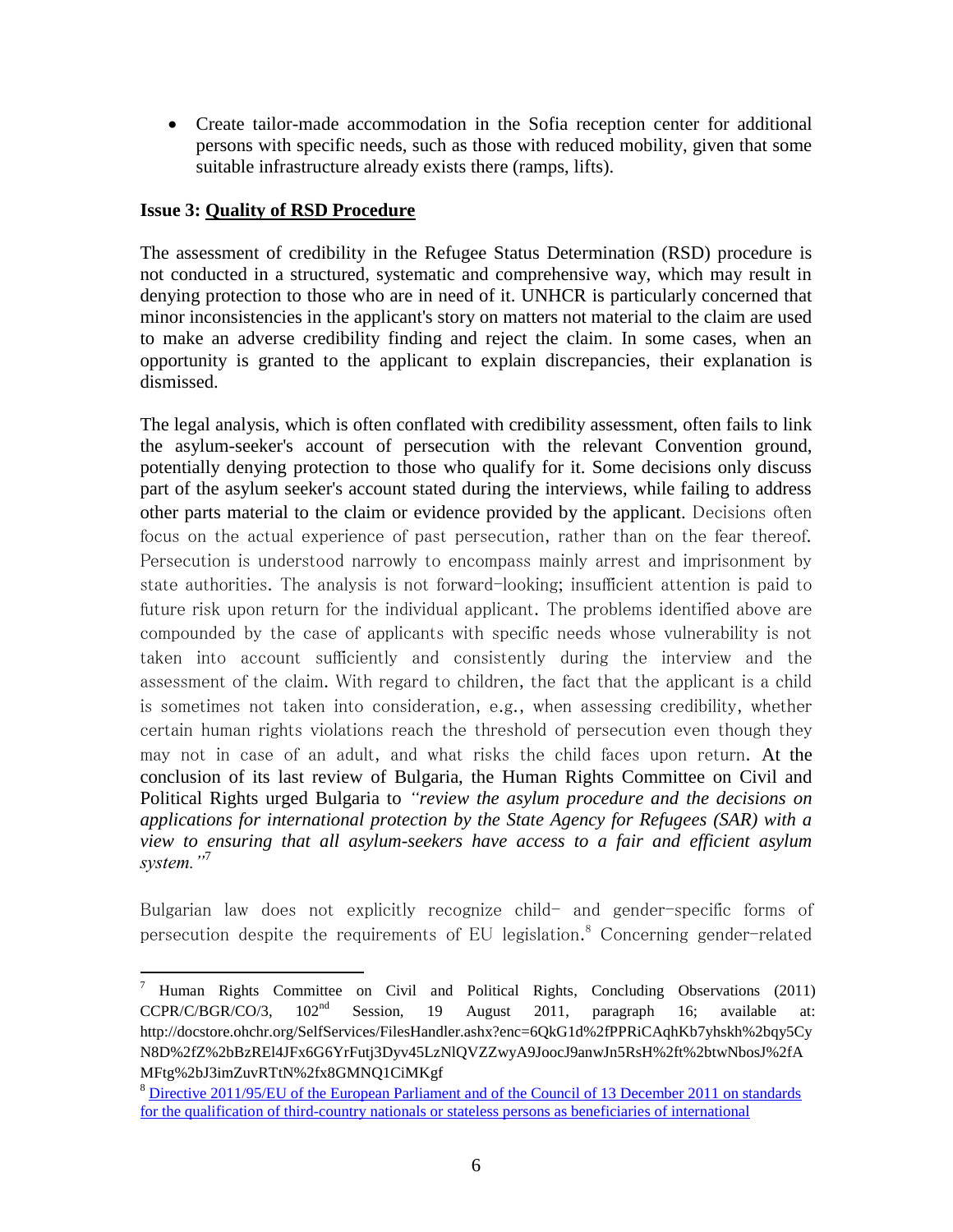persecution, the Committee on the Elimination of Discrimination against Women urged the Bulgarian government "to consider gender persecution as a ground for recognition of refugee status, according to the Convention relating to the status of refugees  $(1951)$ ." This gap is intended to be rectified following the entry into force of amendments to the LAR, but no specific deadline is provided.

There is insufficient understanding of the issues affecting Lesbian, Gay, Bisexual, Transgender, and Intersex (LGBTI) applicants, and lack of knowledge of appropriate interview techniques, credibility assessment and legal analysis of claims based on sexual orientation and gender identity.

Although the law (since March 2013) provides for mandatory legal aid for asylumseekers in all instances, in the absence of a State budget, the law remains theoretical. From April 2014, the National Bureau for Legal Aid has been providing legal aid (from the European Refugee Fund) during the procedure at first instance. However, the State does not provide legal aid to rejected asylum-seekers who submit subsequent applications unless they provide new evidence.

## **Recommendations:**

 $\overline{a}$ 

UNHCR recommends that Bulgaria:

- Take into account UNHCR's eligibility guidelines, protection considerations and other sources of information in providing a structured, systematic and comprehensive RSD assessment;
- Provide continuous training and guidance to case workers and staff involved in the assessment of refugee claims;
- Adopt the necessary amendments to the LAR to ensure that child- and gender-related persecution is recognized and that the law is in conformity with EU Qualification Directive and international standards; and
- Make additional funding available to continue and strengthen the provision of quality legal aid and representation.

## **Issue 4: Effective integration of beneficiaries of international protection in Bulgaria**

Following the conclusion of the National Programme for Integration of Refugees (NPIR) 2013, while a national strategy on integration was adopted in July 2014, a new integration programme aimed at assisting beneficiaries of international protection, (some 2,000 persons in total) and the budgetary framework have not been adopted. As such, Bulgaria still has no integration programme since December 2013. During the Ministerial Intergovernmental Event on Refugees and Stateless Persons in December 2011, Bulgaria

[protection, for a uniform status for refugees or for persons eligible for subsidiary protection, and for the](http://eur-lex.europa.eu/legal-content/EN/TXT/PDF/?uri=CELEX:32011L0095&from=EN)  [content of the protection granted](http://eur-lex.europa.eu/legal-content/EN/TXT/PDF/?uri=CELEX:32011L0095&from=EN) Article 9(1)f.

<sup>&</sup>lt;sup>9</sup> Committee on the Elimination of Discrimination Against Women, Concluding Observations [CEDAW/C/BGR/CO/4-7,](http://www2.ohchr.org/english/bodies/cedaw/docs/co/CEDAW-C-BGR-CO-4-7.pdf) 2012, 46.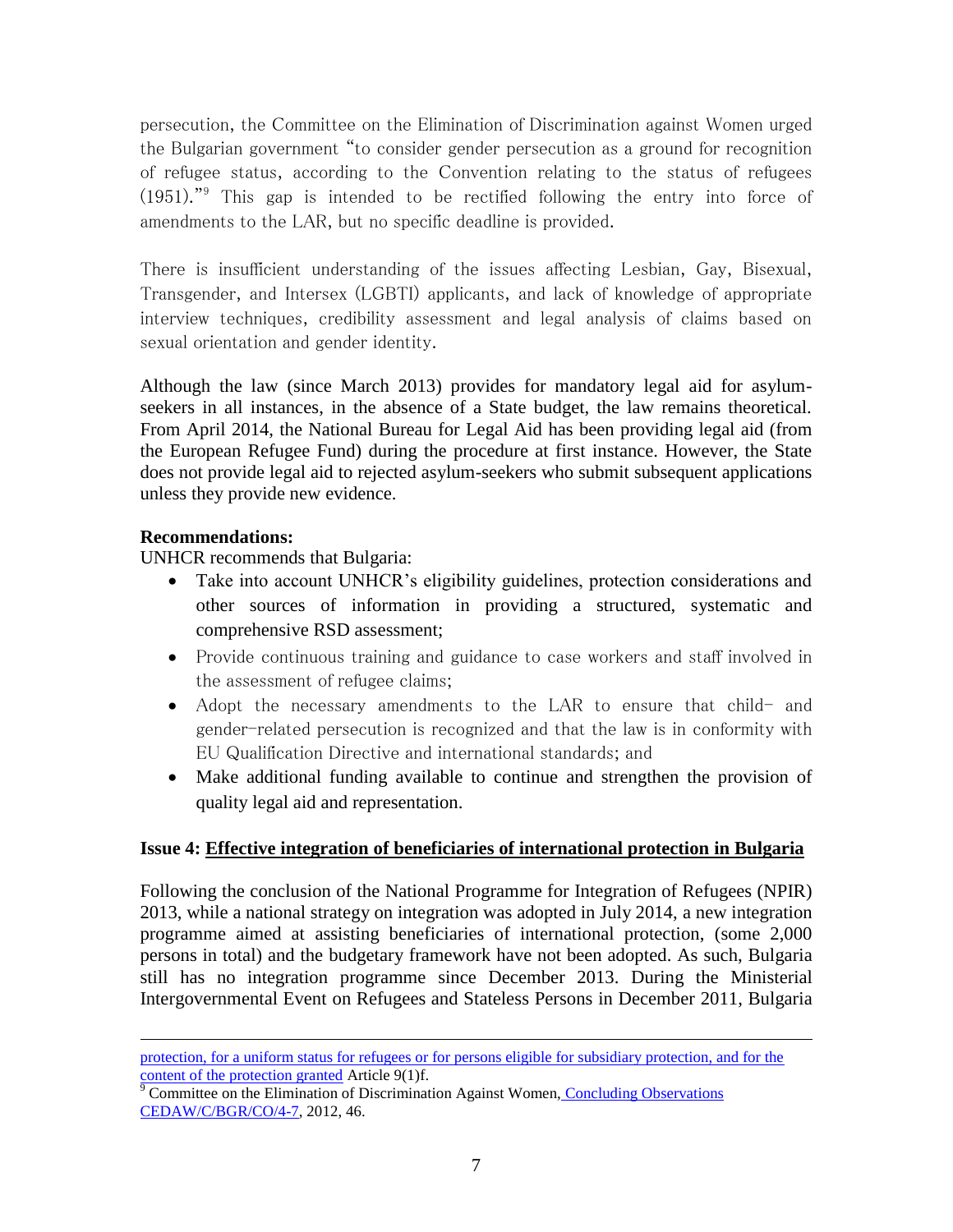stated its commitment "*to implement an effective national refugee integration policy by further improving some internal procedures and developing a National Programme for Integration of Refugees.*" 10

Beneficiaries of international protection have difficulties securing stable employment, housing, and education not only due to the adverse economic situation in Bulgaria, but also due to some structural obstacles and lack of targeted support to overcome barriers. Among the obstacles noted are lack of recognition of previous qualifications; absence of the means to secure adequate housing; health issues following experiences of flight; the time spent in the asylum system; absence of and concern for family members, coupled with lack of facilitated family reunification; and lack of a support network. There continues to be a gap with regard to access to health care when asylum-seekers are recognized as refugees or are granted subsidiary protection, due to the change in their health care status, which can take up to two months.<sup>11</sup> Beneficiaries of international protection also have difficulty obtaining Bulgarian citizenship because of a lack of Bulgarian language proficiency for the written examination requirement for naturalization.

### **Recommendations:**

 $\overline{a}$ 

UNHCR recommends that Bulgaria:

- Facilitate the effective integration of beneficiaries of international protection with the view to achieving the full realization of all basic socio-economic rights protected under the International Covenant on Economic, Social and Cultural Rights (ICESCR); $^{12}$  and
- Provide intensive and quality Bulgarian language courses to facilitate the naturalization of beneficiaries of international protection.

#### Issue 5: Racism, racial discrimination, xenophobia and related intolerance

Over the years, refugee issues have continued to receive a wider coverage, characterized with frequent hate-filled xenophobic remarks and messages. The general public continued to treat refugees and asylum-seekers on par with illegal migrants, thereby, hindering to some extent effective integration mechanisms. In 2013, numerous incidents of violence based on anti-foreigner and specifically anti-refugee sentiment, including very serious violent acts, occurred in Sofia. On November 4, a 17 year old Syrian boy was stabbed and beaten by unknown men. On December 1, three asylum-seekers, including two Syrians, were brutally attacked by more than 20 youths who had organized themselves on Facebook. Legislation on incitement to hatred exists, but is not enforced.

<sup>&</sup>lt;sup>10</sup> "Bulgaria, Excerpts from National Statement" in Pledges 2011: Ministerial Intergovernmental Event on Refugees and Stateless Persons, UNHCR. Available at http://www.refworld.org/pdfid/50aca6112.pdf.

 $<sup>11</sup>$  In the meantime, they may appear as "uninsured" in the electronic systems of the National Insurance.</sup> Additionally they have to pay a monthly instalment of approximately 17 BGN (8.7 euros) in order to access the services of the national health insurance, as do nationals. Medicines are not covered and neither is psychological care.

 $12$  To accomplish this, ensure access to basic services including education and health care, adequate housing, and provide efficient and flexible Bulgarian language courses accessible to all categories of refugees and vocational skills trainings and employment opportunities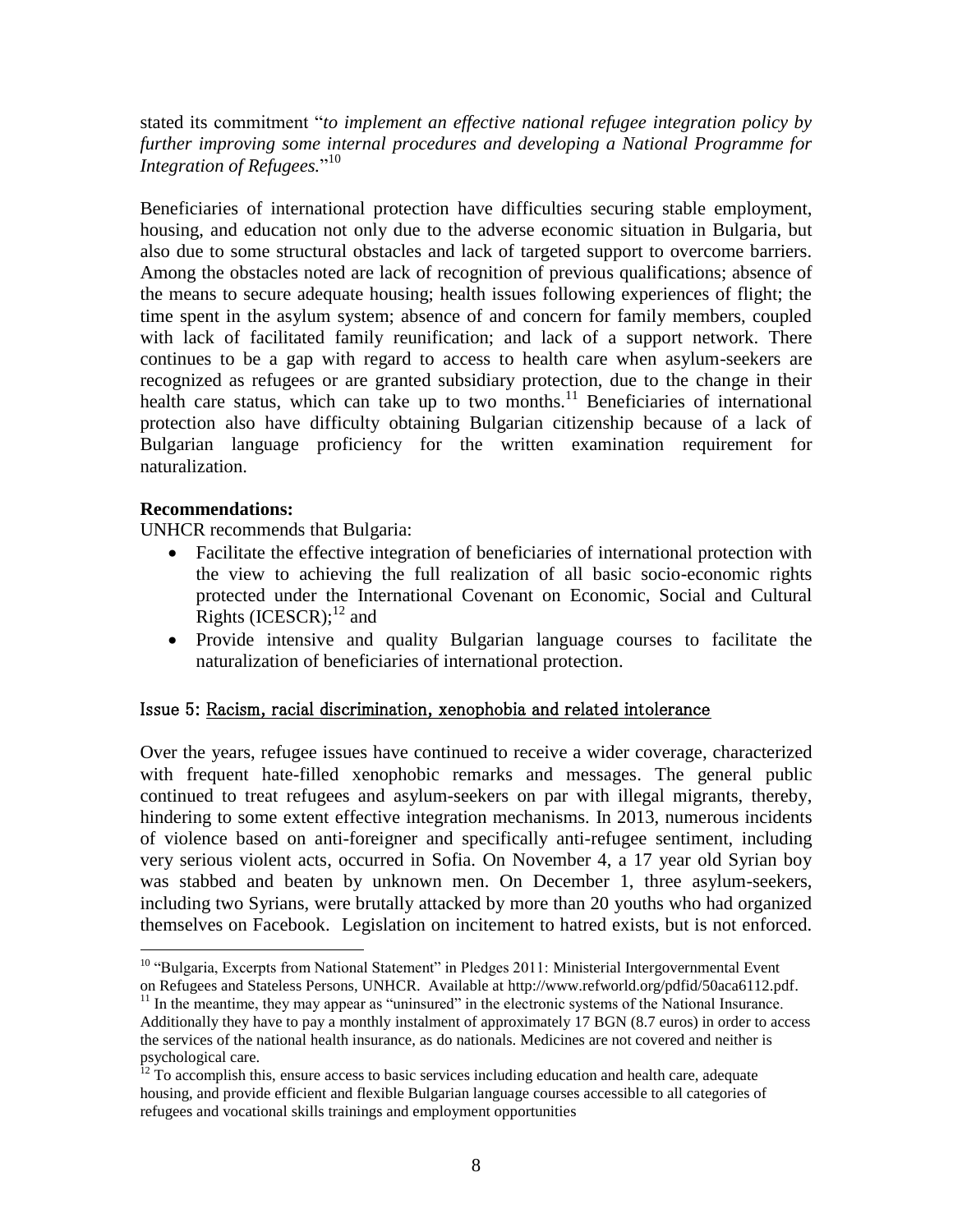A television network, associated with an extreme rightist political party, broadcasts programs targeting ethnic minorities and foreigners. To date, there has not been any action taken against the channel, despite the repeated complaints lodged by representatives of ethnic minorities.

Despite some positive steps observed, these positive steps, anti-foreigner political parties are enjoying rising popularity. On 19 February, an Iraqi asylum-seeker was assaulted by three unidentified men in Sofia.

On 26 April 2014, three Syrian families (17 people, including 6 children) who were granted international protection in Bulgaria, were expelled by local villagers from a house they had legally rented 48 hours earlier in the village of Kazanluk of Rozovo. While Bulgaria's government announced it would investigate the incident, it is not known whether it was actually investigated and what the findings were.

The manifestations of public intolerance towards religious minorities may have contributed to unfavourable perceptions of persons of concern. While no data are available from official sources regarding cases of reported vandalism against sites/properties of religious importance to the minority populations, various public reports (e.g. ODHIR, US Department of State and Ombudspersons Office) refer to persistent discrimination.

## **Recommendations:**

UNHCR recommends that Bulgaria:

 Reinforce measures aiming at preventing and responding to incidents relating to racism, racial discrimination, xenophobia and related intolerance.

## Issue 6: Statelessness

Despite acceding to the 1954 Convention Relating to the Status of Stateless Persons and the 1961 Convention on the Reduction of Statelessness, Bulgaria has not introduced a definition of a stateless person in its legislation and has not established a statelessness determination procedure as urged by the Committee Against Torture.<sup>13</sup> Regarding the *1954 Convention*, Bulgaria has put reservations on Article 7, paragraph 2 (*Exemption from Legislative Reciprocity*), Article 21 (*Housing*), Article 23 (*Public Relief*), Article 24 paragraphs 1.b and 2 and 3 (*Labour Legislation and Social Security*), Article27 (*Identity Papers*) Article 28 (*Travel Documents*) and Article 31 (*Expulsion*). <sup>14</sup>

## Recommendations:

 $\overline{a}$ 

UNHCR recommends that Bulgaria:

<sup>&</sup>lt;sup>13</sup> Committee Against Torture, [Concluding observations CAT/C/BGR/CO/4-5,](http://tbinternet.ohchr.org/_layouts/treatybodyexternal/Download.aspx?symbolno=CAT/C/BGR/CO/4-5&Lang=En) 2011, 15.

<sup>&</sup>lt;sup>14</sup> United Nations Treaty Collection, *Convention Relating to the Status of Stateless Persons* (1954), available at:

[https://treaties.un.org/pages/ViewDetailsII.aspx?&src=TREATY&mtdsg\\_no=V~3&chapter=5&Temp=mtd](https://treaties.un.org/pages/ViewDetailsII.aspx?&src=TREATY&mtdsg_no=V~3&chapter=5&Temp=mtdsg2&lang=en#EndDec) [sg2&lang=en#EndDec.](https://treaties.un.org/pages/ViewDetailsII.aspx?&src=TREATY&mtdsg_no=V~3&chapter=5&Temp=mtdsg2&lang=en#EndDec)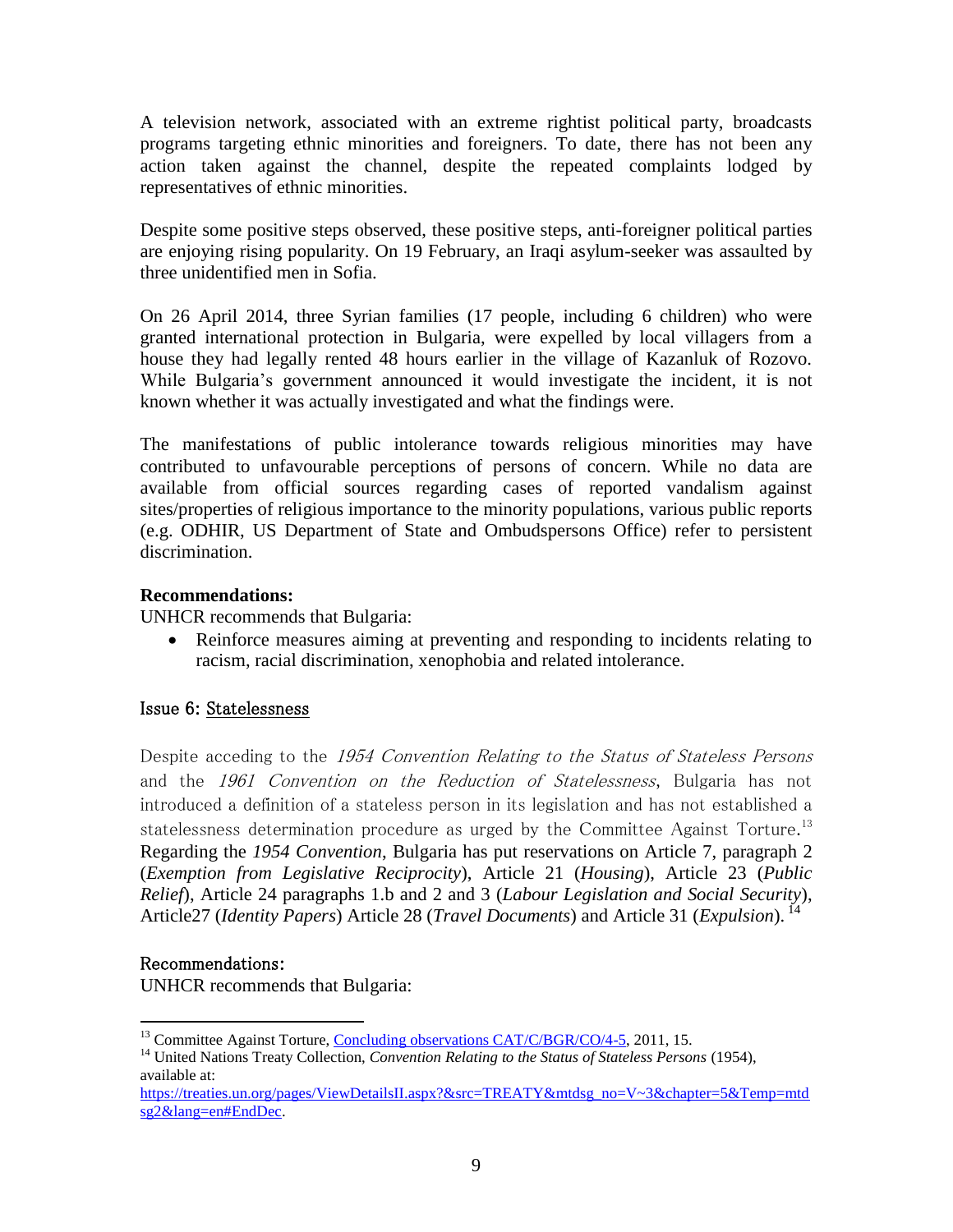- Incorporate the definition of a stateless person as per article 1 of the 1954 Convention into Bulgarian legislation
- Lift the reservations made to the 1954 Convention; and
- Establish a dedicated and formal statelessness determination procedure to ensure stateless persons enjoy their basic human rights.

**Human Rights Liaison Unit Division of International Protection UNHCR September 2014**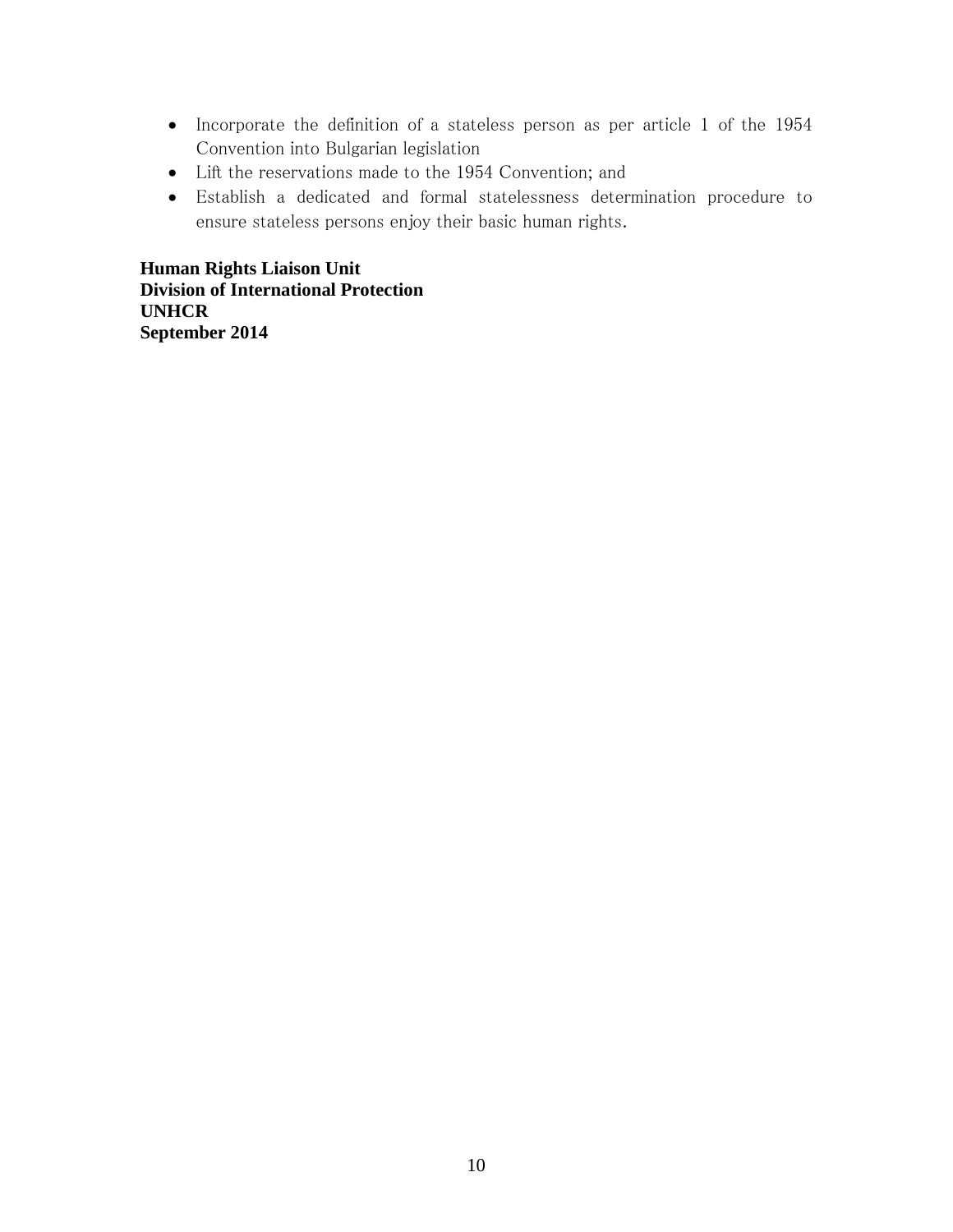### **Excerpts of Concluding Observations from UN Treaty Bodies**

#### **- Universal Periodic Review:**

### **BULGARIA**

We would like to bring your attention to the following excerpts from UN Treaty Monitoring Bodies' Concluding Observations relating to issues of interest and persons of concern to UNHCR with regards to Bulgaria.

#### **Committee on Economic, Social and Cultural Rights**

Concluding observations (2012) E/C.12/BGR/CO/4-5,  $49<sup>th</sup>$  Session 11 December 2012

#### **Principal subjects of concern and recommendations**

9. The Committee is concerned about the situation of asylum seekers who are not allowed to work during the first year of their stay in the State party, and therefore only have access to the monthly allowance in application with the Social Assistance Act, highly prejudicing their access to the rights set out in the Covenant. The Committee is also concerned that the assistance provided to newly recognized refugees does not give them access to adequate housing, food, clothing and education needs (art. 3).

**The Committee recommends that the State party take the appropriate steps to amend its legislation, allowing asylum seekers to obtain a work permit within the year of their arrival to the State party. The State party should also reinforce its National Programme for the Integration of Refugees throughout its territory, including through the implementation of language trainings more adapted to the persons in need, of social orientation and vocational training programmes, and providing special attention to vulnerable persons, including older persons and persons with disabilities.**

16. The Committee is concerned about the ongoing increase of trafficking of persons in the State party, despite the actions developed by the National Commission for Combating Trafficking in Human Beings and the implementation of the National Programme for Prevention and Counteraction of Trafficking in Human Beings and Protection of Victims (art. 10).

**The Committee recommends that the State party continue its efforts to raise awareness and to combat trafficking in persons in cooperation with neighbouring countries and through the development of effective programmes, combating all aspects of trafficking and sexual exploitation of women and children. It should ensure that all individuals responsible for trafficking in persons are prosecuted and punished in a way that is commensurate with the gravity of the crimes committed, and that victims of trafficking have access to rehabilitation services.**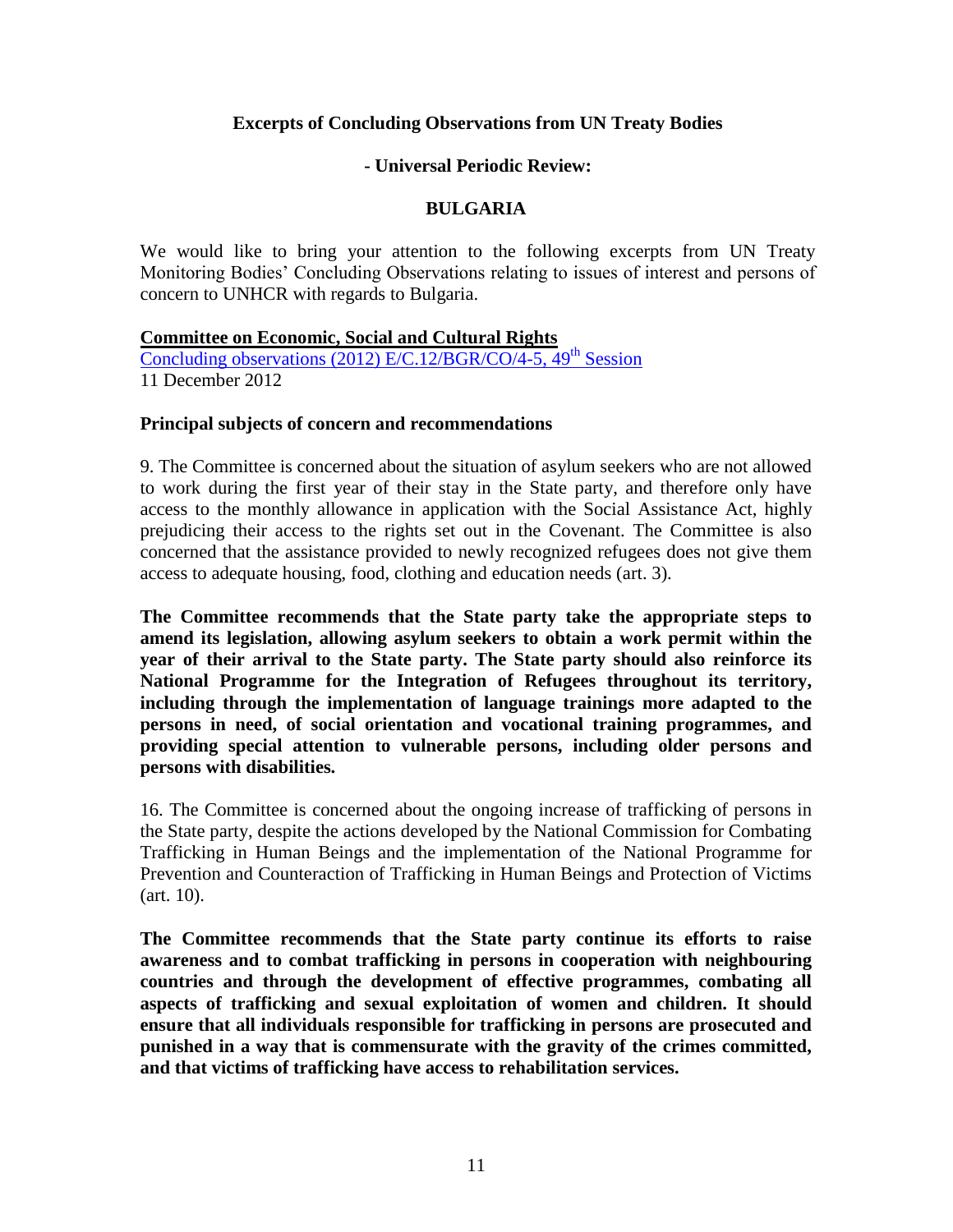17. The Committee is concerned that couples in de facto unions and the status of children born as a result of those relationships are not regulated and protected by law. The Committee is also concerned that same-sex couples are not legally recognized and by the absence of a legal framework for the protection of the rights of such couples (arts. 2 and 10).

**The Committee recommends that the State party undertake a comprehensive review of its legislation to ensure de jure equality between de facto and official unions, to legally recognize same-sex couples, to regulate the financial effects of such relationships, and to guarantee the full protection of the rights of children born out of wedlock.**

19. The Committee is concerned that some groups within the State party's population, especially its most disadvantaged and most marginalized members, including the Roma, still do not have access to adequate housing. The Committee is also particularly concerned about the numerous forced evictions affecting the Roma (art. 11).

**The Committee recommends that the State party ensure that the 2010 Act encouraging low-cost housing construction is implemented and that it pursues its social housing construction programme, giving priority in the assignment of such dwellings to disadvantaged and marginalized groups, particularly the Roma. The Committee draws the State party's attention to its General Comment No. 4 on the right to adequate housing. It also recommends that the State party prevent forced evictions of Roma to take place until these have been consulted and offered alternative accommodations or compensation. The Committee further draws the State party's attention to its General Comment No. 7 (1997) on forced evictions.**

**Committee on the Elimination of Discrimination against Women** [Concluding observations \(2012\) CEDAW/C/BGR/CO/4-7, 52](http://www2.ohchr.org/english/bodies/cedaw/docs/co/CEDAW-C-BGR-CO-4-7.pdf)<sup>nd</sup> Session 12 July 2012

27. While welcoming the legislative, institutional and policy measures taken to combat trafficking in persons, the Committee remains concerned about gaps in the implementation of legislation and strategies, the lack of preventive measures to address the root causes of trafficking, in particular with regard to Roma women, and the scarcity of shelters for women victims of trafficking. The Committee also notes the inadequate assistance and protection provided to victims and the lack of rehabilitation procedures, of compensation and of funding for cooperation with non-governmental organizations that provide assistance and temporary shelter to victims. While noting that sexual exploitation is a criminal offence in the State party, the Committee regrets the absence of information with regard to women and teenagers trafficked for purposes of sexual exploitation. There is also a lack of information about the prevalence of prostitution in the State party and about exit programmes for women who wish to leave prostitution.

## **28. The Committee recommends that the State party:**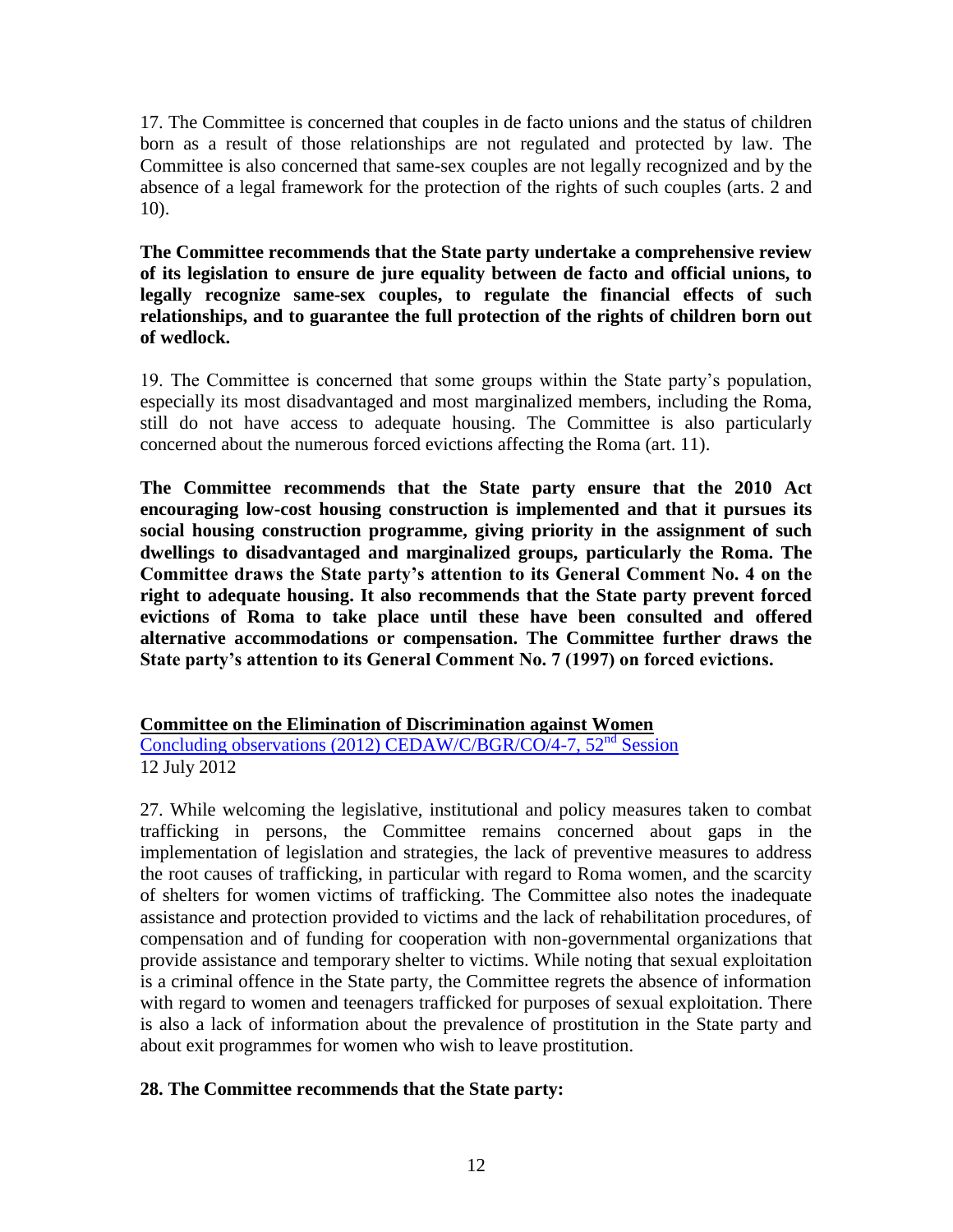**(a) Tackle the root causes of trafficking and exploitation of women by increasing its efforts to improve the economic situation of women and girls, in particular Roma women, thereby eliminating their vulnerability to exploitation and traffickers;**

**(b) Provide adequate assistance and protection to all women victims of trafficking, increase the number of shelters for victims, expedite efforts to establish compensation mechanisms for victims and strengthen programmes for victims' reintegration into society;**

**(c) Broaden cooperation with non-governmental organizations in implementing and monitoring the national referral mechanism for victims of trafficking in human beings and provide funding for anti-trafficking activities by non-governmental organizations;**

45. The Committee is further concerned that gender-related persecution is not considered as a ground to grant asylum in the State party.

**46. Based on the statement made by the delegation of the State party that this issue is currently being examined by Parliamentary committees, the Committee calls on the State party to consider gender persecution as a ground for recognition of refugee status, according to the convention relating to the status of refugees (1951).** 

## **Committee against Torture**

Concluding observations  $(2011)$  CAT/C/BGR/CO/4-5, 47<sup>th</sup> Session 14 December 2011

6. The Committee notes the State party's ongoing efforts to revise its legislation in areas of relevance to the Convention, including the amendment to the Constitution in 2007 establishing the Supreme Judicial Council, and:

(c) Amendment to the Law on Asylum and Refugees providing a mechanism for the refugee status determination procedure, 2007

14. The Committee is concerned that the State party has not taken measures to ensure the implementation of all rights of asylum-seekers and refugees, including issues such as detention and transfer of asylum-seekers, the lack of translation and legal assistance services and the expulsion of foreigners on the basis of national security considerations (arts. 3, 11 and 14).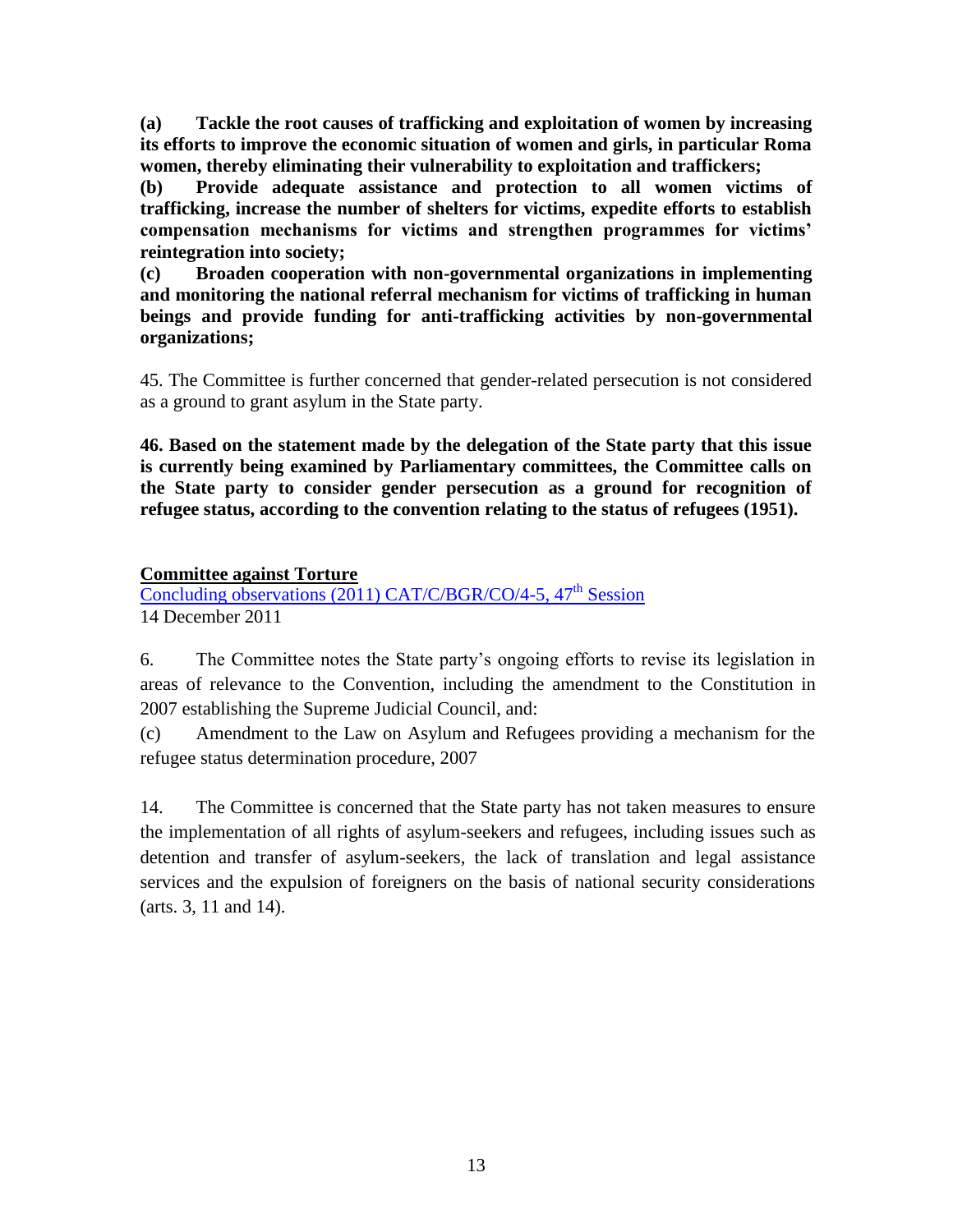**The Committee recommends that the State party:**

**(a) Amend article 16 of the Ordinance for the Responsibilities and Coordination between the State Agency for Refugees, the Directorate of Migration and the Border Police – in order to formally remove the rule that allows for the detention of asylumseekers on the basis of illegal entry and ensure that asylum-seekers enjoy accommodation, documentation, access to health care, social assistance, education and language training, as provided in articles 29 and 30 (a) of the Law on Asylum and Refugees;**

**(b) Ensure that the detention of asylum-seekers is only used as a last resort, when necessary, for as short a period as possible and that safeguards against refoulement are fully implemented;**

**(c) Accelerate the long-awaited opening of the Pastrogor transit centre in order to correct the current practice of transferring asylum-seekers to detention centres because of inadequate reception facilities;**

**(d) Ensure interpretation and translation services at all border crossings and centres dealing with asylum-seekers;**

**(e) Ensure that the State Agency for Refugees reinstate its legal assistance programme and make sure that reports, descriptions of evidence presented by asylum-seekers, minutes and interviews are established in a professional manner.**

15. The Committee is concerned that the legislation of the State party does not provide for a legal definition of a stateless person and that no legal framework or mechanisms exist to determine the status of such people (arts. 2 and 3).

**The Committee recommends that the State party consider introducing the definition of a stateless person in its legislation and establish a legal framework and mechanisms to determine statelessness. It encourages the State party to consider acceding to the 1954 Convention relating to the Status of Stateless Persons and the 1961 Convention on the Reduction of Statelessness.**

16. The Committee is concerned that the State party does not fully apply its obligation under article 3 of the Convention with regard to the respect the principle of nonrefoulement (art. 3).

**The Committee recommends that the State party:**

**(a) Observe the safeguards ensuring respect for the principle of non-refoulement, including consideration of whether there are substantial grounds indicating that the asylum-seeker might be in danger of torture or ill-treatment upon deportation;**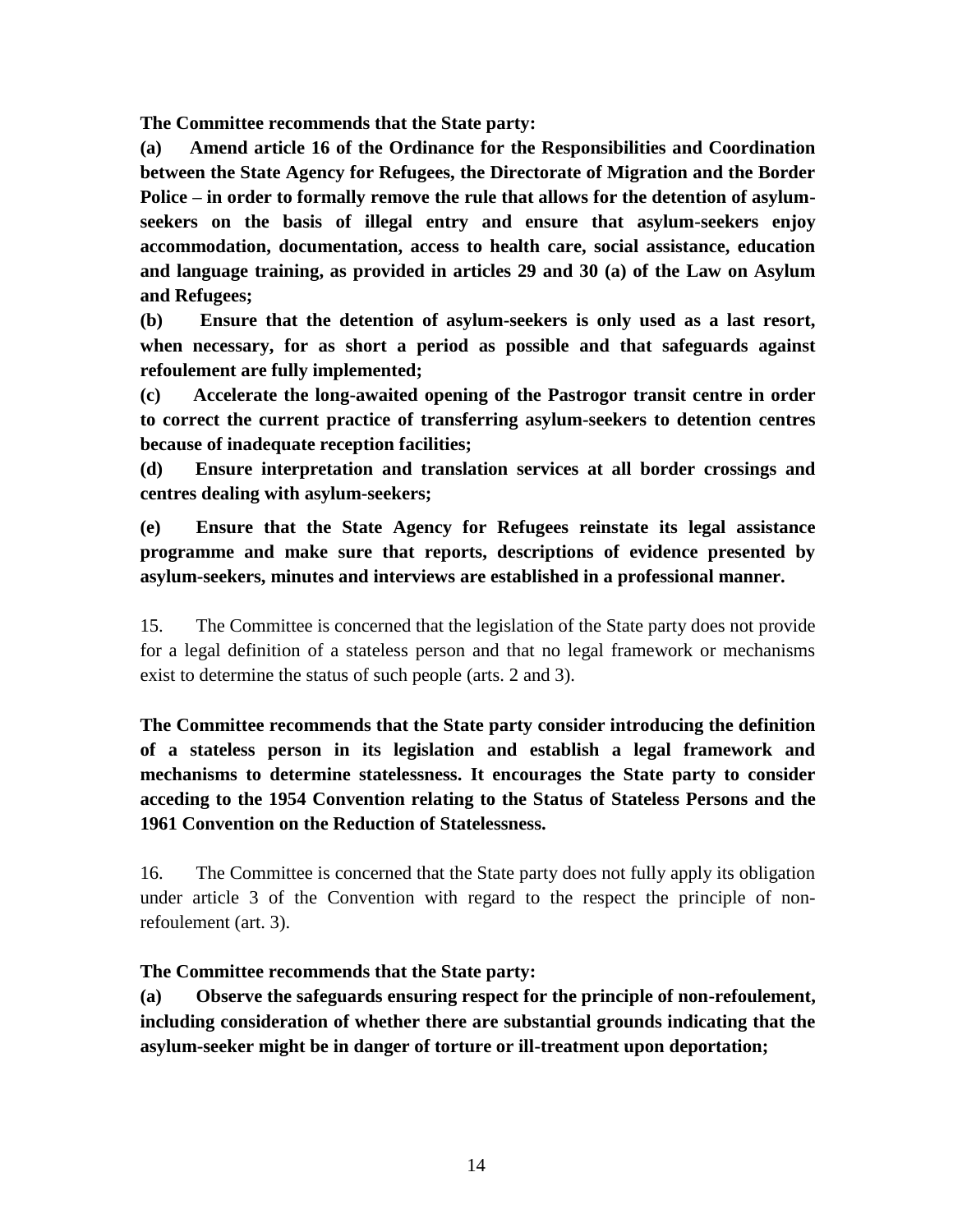**(b) Amend its legislation to guarantee a suspensive in-country right of appeal and respect for all safeguards and interim measures with regard to asylum and deportation procedures pending the outcome of the appeals;**

**(c) Ensure interpretation services for asylum-seekers in asylum cases and appeals;**

**(d) Submit situations covered by article 3 of the Convention to a thorough risk assessment, notably by ensuring appropriate training for judges regarding the risks of torture in receiving countries and by automatically holding individual interviews in order to assess the personal risk to applicants; and**

**(e) Follow up cases, in the light of the judgment of the European Court of Human Rights and, in particular, follow up the cases of the two rejected Palestinian asylum-seekers, Youssef Kayed who was tortured upon his return to Lebanon on 27 November 2010, and Moussa Kamel Ismael, who was tortured upon his return to Lebanon, also on 27 November 2010, and update the Committee on their situation in its next periodic report.**

### **Human Rights Committee on Civil and Political Rights**

[Concluding observations \(2011\) CCPR/C/BGR/CO/3, 102](http://www2.ohchr.org/english/bodies/hrc/hrcs102.htm)<sup>nd</sup> Session 19 August 2011

9. The Committee regrets the recent manifestations of intolerance towards religious minorities and non-traditional religious groups in Bulgaria (110 cases of reported vandalism against mosques in the last two decades, and assault of Muslims praying in front of the Banya Bashi mosque in downtown Sofia on 20 May 2011). Taking note of the existing legal framework on anti-discrimination and hate speech, the Committee regrets the poor enforcement of the related legislation (articles 18, 20 and 26).

**The State party should take all the necessary measures to promote the prevention, investigation and sanction of acts of hate crimes, hate speech and harassment against minorities and religious communities, especially Roma and Muslims, through the full implementation of the existing legislation and through nationwide awareness-raising campaigns targeting minorities, religious groups, and the population at large.** 

16. The Committee is concerned at the insufficient procedural safeguards in the procedure of Refugee Status Determination (RSD), particularly with regard to the delays between the presentation of the initial registration of the claim and the access to RSD, and to the lack of a provision in the Law on Asylum and Refugees guaranteeing audio